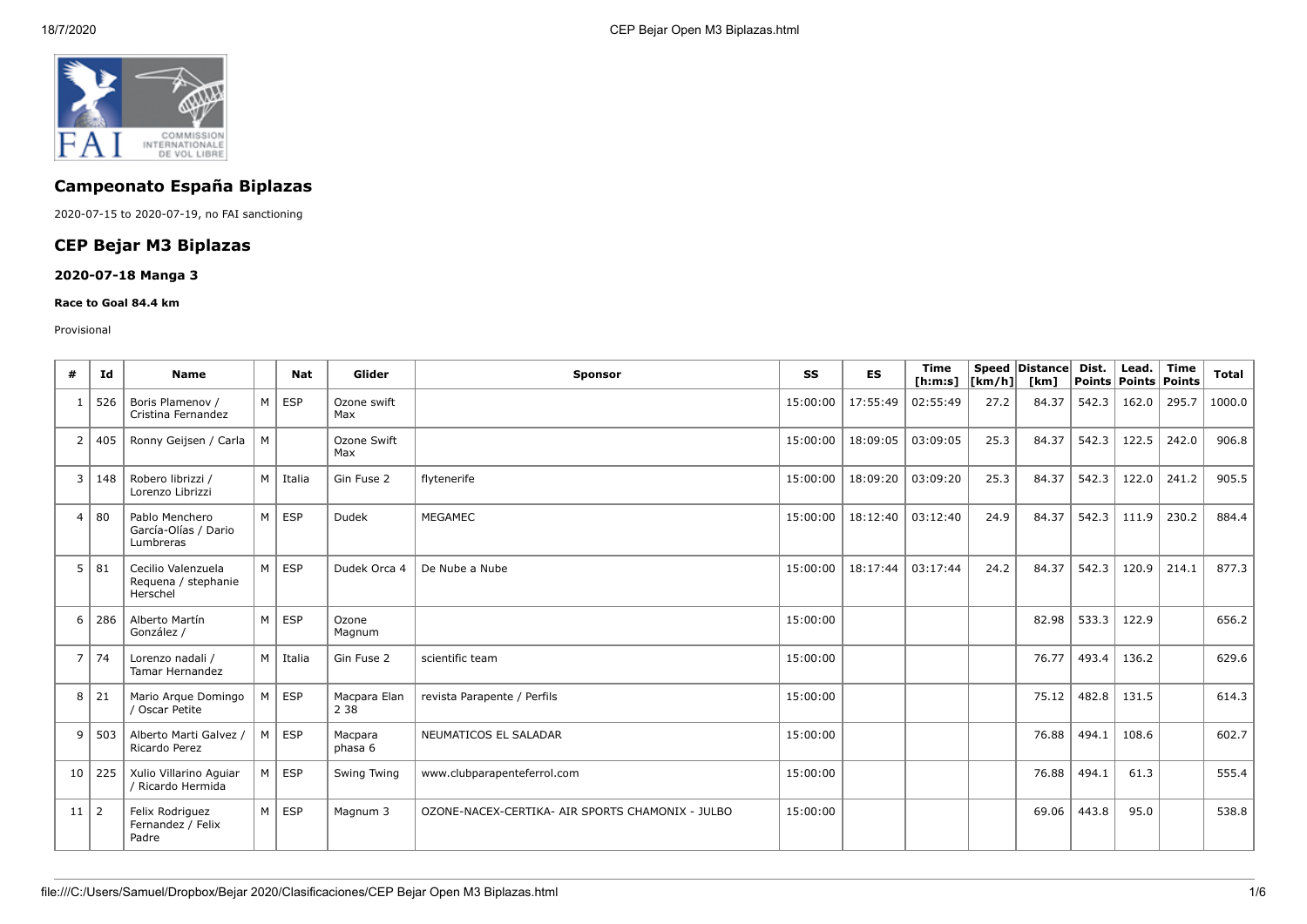| #               | Id            | <b>Name</b>                                        |                | <b>Nat</b>      | Glider                         | <b>Sponsor</b>                                                                                                                                         | SS       | ES | Time<br>[h:m:s] $\vert$ [km/h] $\vert$ | Speed Distance<br>[km] | Dist. | Lead.<br><b>Points Points Points</b> | <b>Time</b> | <b>Total</b> |
|-----------------|---------------|----------------------------------------------------|----------------|-----------------|--------------------------------|--------------------------------------------------------------------------------------------------------------------------------------------------------|----------|----|----------------------------------------|------------------------|-------|--------------------------------------|-------------|--------------|
| 12              | 68            | Jaime martinez<br>martinez / Pablo<br>Pelpeto      | M              | <b>ESP</b>      | Axis Venus<br>Xtc              | Clubparapenteferrol                                                                                                                                    | 15:00:00 |    |                                        | 67.63                  | 434.7 | 71.5                                 |             | 506.2        |
|                 | $13 \mid 214$ | Dario Dandeu / Diego<br>Gerrero                    | M              | <b>ESP</b>      | Ozone<br>magnum 2              |                                                                                                                                                        | 15:00:00 |    |                                        | 47.52                  | 305.4 |                                      |             | 305.4        |
| 14              | 45            | Daniel Crespo /<br>Umberto RE                      | M <sub>1</sub> | <b>ESP</b>      | Gin Fuse 2                     | Ojovolador.com - GIN - Kasana.es                                                                                                                       | 15:00:00 |    |                                        | 46.20                  | 297.0 |                                      |             | 297.0        |
| 15              | 294           | Miquel González<br>Cuesta / Vanessa Feal           | M <sub>1</sub> | <b>ESP</b>      | Advance<br>Bibeta 6            | Club Parapente Ferrol, Nadela, Husqvarna Ferrol, Bueceo Galicia,<br>Garcia Rielo, Felpeto Fisioterapia, Hotel Semáforo de Bares, Axis<br>Paraglaiderss | 15:00:00 |    |                                        | 45.63                  | 293.3 |                                      |             | 293.3        |
| 16              | 96            | Marcos Galán Piñeiro<br>/ Xaime Fonte<br>Vazquez   | M              | <b>ESP</b>      | Gin Fuse 2                     | www.clubparapenteferrol.com                                                                                                                            | 15:00:00 |    |                                        | 34.03                  | 218.7 |                                      |             | 218.7        |
| 17              | 410           | Nando Silla Martínez /<br>yan Chen                 | M              | <b>ESP</b>      | Sol Kangaroo                   | fdacv.com, appifly.org                                                                                                                                 | 15:00:00 |    |                                        | 27.83                  | 178.9 |                                      |             | 178.9        |
| 18 <sup>1</sup> | 111           | Joseba Sobrón<br>Mendibil / Gorka<br>Sobron Beitia | M              | <b>ESP</b>      | U Turn<br>Passenger 2          | Fed. Vasca. EAKF ; E.S.C.A.N.P.A                                                                                                                       | 15:00:00 |    |                                        | 26.25                  | 168.7 |                                      |             | 168.7        |
| 19              | 502           | Fernando Tejero<br>Bardera / Julio Perez           | M              | <b>ESP</b>      | <b>Biplaz</b>                  | sientetelibre.com / Draconexion .com                                                                                                                   | 15:00:00 |    |                                        | 22.42                  | 144.1 |                                      |             | 144.1        |
| 20              | 528           | Philip Bloemen /<br>Maria del Rocio<br>Canovas     | M <sub>1</sub> | Países<br>Bajos | Niviuk Biplaza<br>Takoo 2 / 42 |                                                                                                                                                        | 15:00:00 |    |                                        | 6.32                   | 40.6  |                                      |             | 40.6         |
| ABS             | 60            | Jean Marc Malhonda /<br>Dirk de Trock              | $M \mid$       | Francia         | Ozone<br>Magnum 3              | flytenerife                                                                                                                                            |          |    |                                        |                        |       |                                      |             | 0.0          |

## **Task definition**

| No             | Leg Dist.        | Id     | Radius             | Open  | Close | <b>Coordinates</b>                         | <b>Altitude</b>    |
|----------------|------------------|--------|--------------------|-------|-------|--------------------------------------------|--------------------|
| -1             | 0.0 km           | X69205 | 400 m              | 14:00 |       | 15:30   Lat: 40.35162 Lon: -5.69671        | 2057 m             |
| 2 SS           | $3.5 \text{ km}$ | C01198 | $3000 \; \text{m}$ |       |       | 15:00   19:15   Lat: 40.35349 Lon: -5.6908 | 1984 m             |
| 3 ES           | 83.4 km          | A66103 | 2000 m             |       |       | 15:00   19:15   Lat: 40.6148 Lon: -4.75072 | 1030 m             |
| $\overline{4}$ | 84.4 km          | A66103 | $1000 \;{\rm m}$   | 15:00 |       | 19:15   Lat: 40.6148 Lon: -4.75072         | $1030 \; \text{m}$ |

### **Notes**

| l Id | Name                                            | <b>Note</b> |
|------|-------------------------------------------------|-------------|
|      | 60 Jean Marc Malhonda / Dirk de Trock   Ausente |             |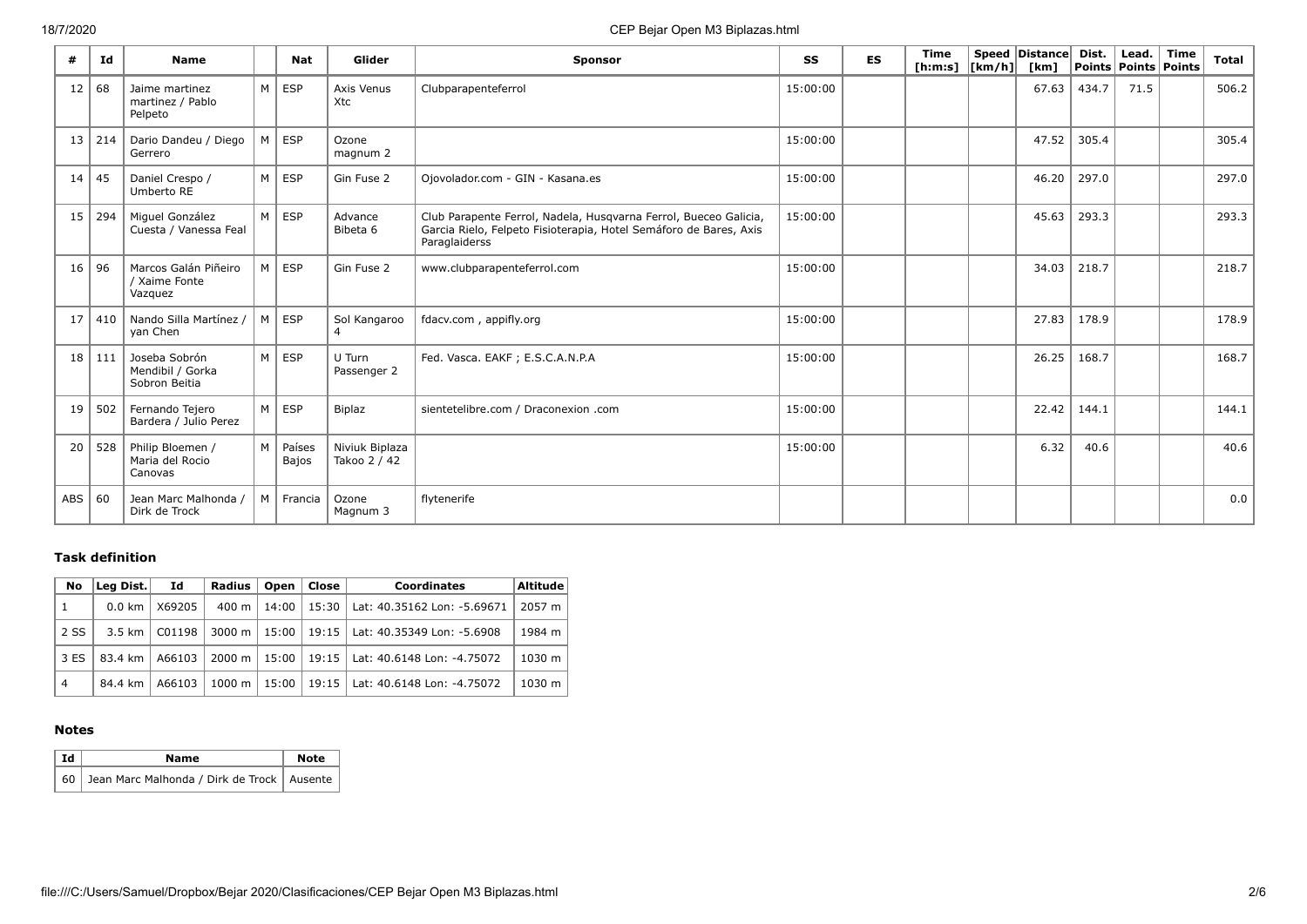**Pilots not yet processed (NYP)**

**Id Name**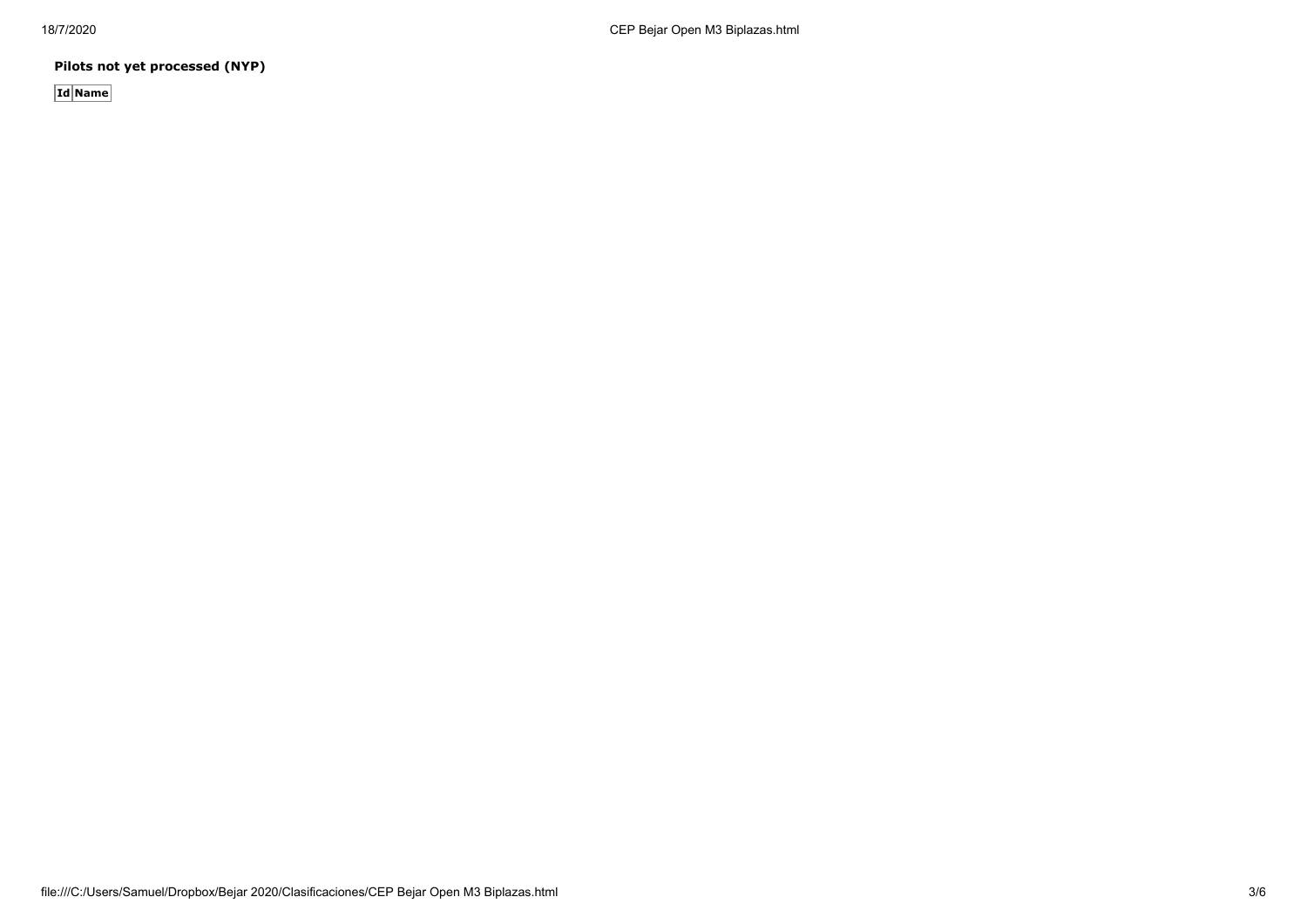### **Task statistics**

| param                           | value                     |
|---------------------------------|---------------------------|
| ss_distance                     | 79.824                    |
| task_distance                   | 84.366                    |
| launch_to_ess_distance          | 83.366                    |
| no_of_pilots_present            | 20                        |
| no_of_pilots_flying             | 20                        |
| no_of_pilots_lo                 | 15                        |
| no_of_pilots_reaching_nom_dist  | 15                        |
| no_of_pilots_reaching_es        | 5                         |
| no_of_pilots_reaching_goal      | 5                         |
| sum_flown_distance              | 1203.343                  |
| best dist                       | 84.366                    |
| best time                       | 2.9303                    |
| worst_time                      | 3.2956                    |
| qnh_setting                     | 1013.25                   |
| no_of_pilots_in_competition     | 21                        |
| no_of_pilots_landed_before_stop | 0                         |
| sum_dist_over_min               | 1123.343                  |
| sum_real_dist_over_min          | 1123.343                  |
| sum_flown_distances             | 1203.343                  |
| best_real_dist                  | 84.366                    |
| last_start_time                 | 2020-07-18T15:00:00+02:00 |
| first_start_time                | 2020-07-18T15:00:00+02:00 |
| first_finish_time               | 2020-07-18T17:55:49+02:00 |
| max_time_to_get_time_points     | 4.6421                    |
| goalratio                       | 0.25                      |
| arrival_weight                  | 0                         |
| departure_weight                | 0                         |
| leading_weight                  | 0.162                     |
| time_weight                     | 0.2958                    |
| distance_weight                 | 0.5423                    |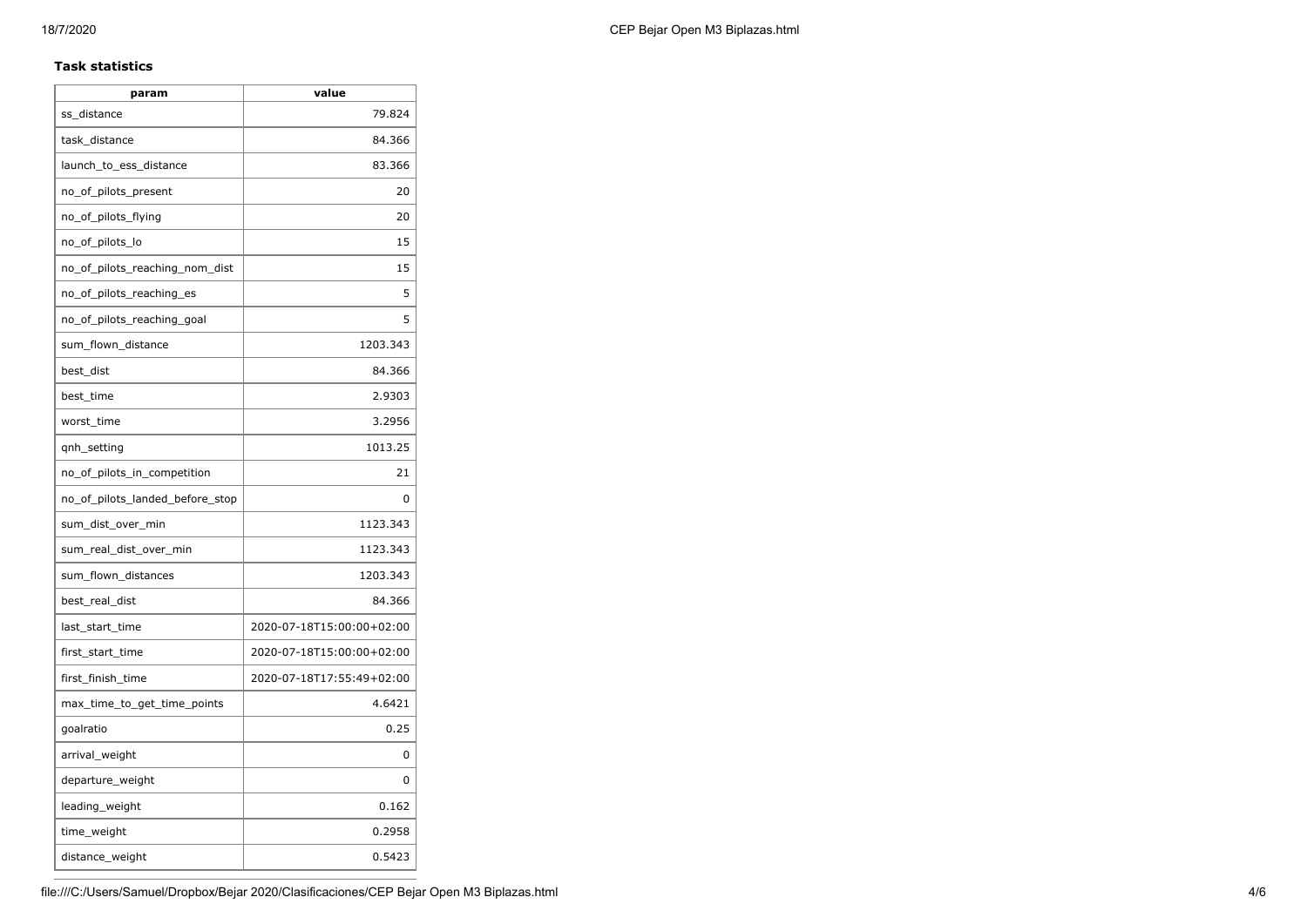| param                        | value  |
|------------------------------|--------|
| smallest_leading_coefficient | 1.9007 |
| available_points_distance    | 542.25 |
| available_points_time        | 295.75 |
| available_points_departure   | 0      |
| available_points_leading     | 162    |
| available_points_arrival     | 0      |
| time_validity                | 1      |
| launch_validity              | 1      |
| distance_validity            | 1      |
| stop_validity                | 1      |
| day_quality                  | 1      |
| ftv_day_validity             | 1      |
| time_points_stop_correction  | n      |

## **Scoring formula settings**

| param                               | value          |
|-------------------------------------|----------------|
| id                                  | GAP2020        |
| min dist                            | $\overline{4}$ |
| nom dist                            | 40             |
| nom_time                            | 1              |
| nom launch                          | 0.96           |
| nom_goal                            | 0.15           |
| day_quality_override                | 0              |
| bonus_gr                            | $\overline{4}$ |
| jump_the_gun_factor                 | 0              |
| jump_the_gun_max                    | 0              |
| normalize_1000_before_day_quality   | 0              |
| time points if not in goal          | 0              |
| use_1000_points_for_max_day_quality | 0              |
| use_arrival_position_points         | 0              |
| use_arrival_time_points             | 0              |
| use_departure_points                | 0              |